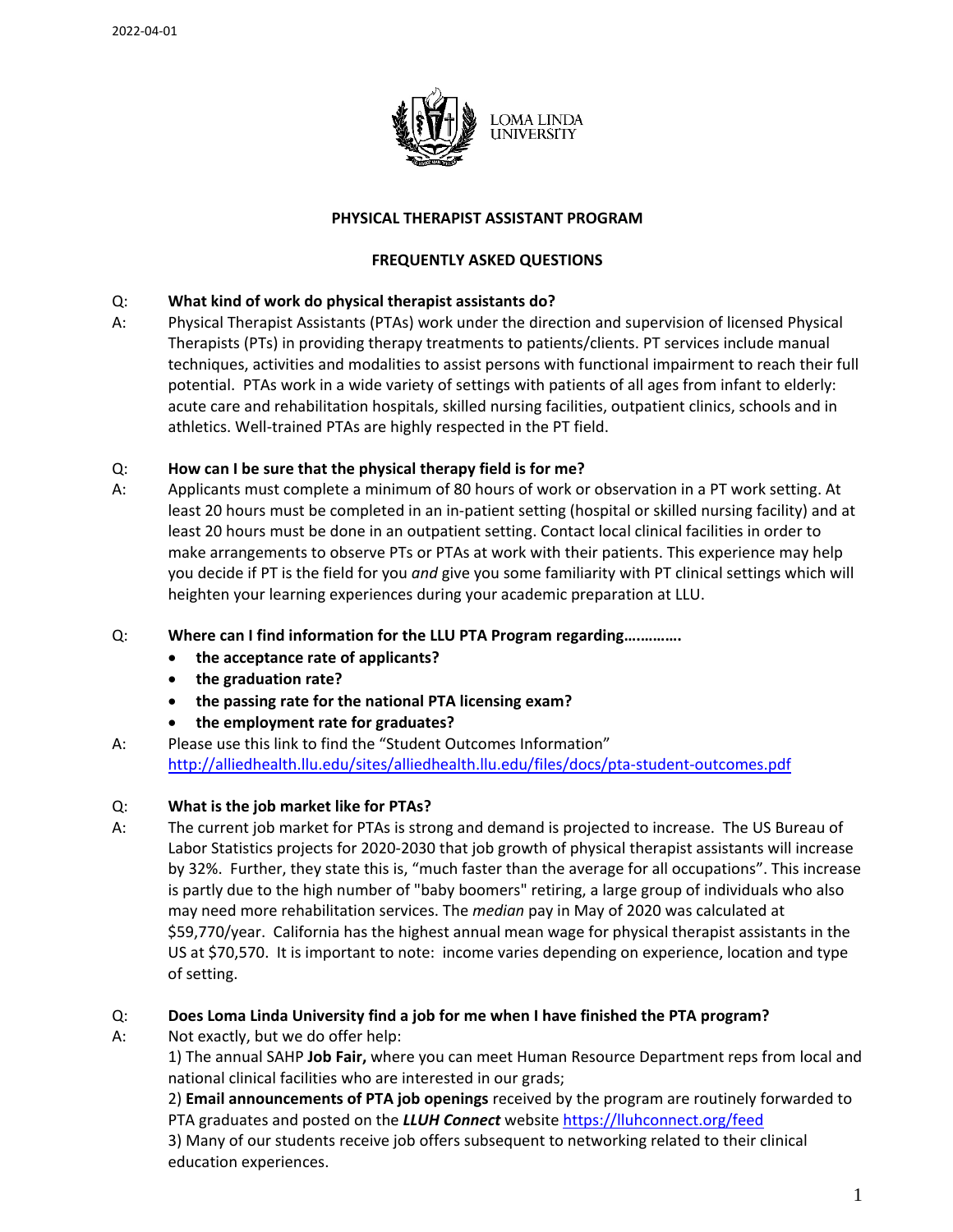# Q: **Do students take all of the required courses for the PTA program at LLU?**

A: No, only the courses in the *technical* portion of the program are completed in the PTA curriculum at LLU. All of our students must transfer general education courses from other schools to LLU. The natural science prerequisite courses may be taken at LLU or elsewhere. For information on the **natural science courses offered at LLU,** see [http://alliedhealth.llu.edu/academics/general](http://alliedhealth.llu.edu/academics/general-education/natural-sciences)[education/natural-sciences](http://alliedhealth.llu.edu/academics/general-education/natural-sciences)

## Q: **Where can I find the prerequisite courses?**

A: The prerequisite courses may be completed via any *regionally* accredited university or community college. Prerequisites and transfer patterns for many colleges can be found at [http://www.llu.edu/allied-health/sahp/transfer/index.page?](http://www.llu.edu/allied-health/sahp/transfer/index.page) Click on the college name and then scroll down to the PTA program prerequisites section.

## Q: **When does the program at Loma Linda University begin?**

A: We start a new class of students once every year in mid-June.

## Q: **Is this a weekday, full time program or is it done on evenings and weekends?**

A: This is a full-time program, meeting approximately 8 hours per day, Monday through Thursday, typically 8:00 am. – 5:00 pm. However, for the first 8 weeks during the first summer quarter, classes run 1:00 pm – 9:00 pm with a break between 5 pm - 6:00pm. The clinical education courses are generally 40 hours/wk, Monday through Friday.

# Q: **How long is the PTA program?**

A: The length of the PTA (technical) program at Loma Linda University spans five quarters, with four days/week for didactic courses and five days/week for clinical courses. The prerequisite courses that must be taken before starting the program may be completed in one academic year (three quarters or two semesters).

#### Q: **Can I take the courses one by one at my own pace?**

A: No. The curriculum must be taken in sequence and in step with your cohort, as one course builds upon another. You will enroll in a specific "block" of courses reserved for the PTA students each quarter.

# Q: **When should I apply?**

A: The **best time** to apply is **EARLY**: between Aug. 1 and Nov. 1 for the following June starting date; applications are accepted until April 1. You may apply BEFORE you complete all requirements if you have a plan to complete them before the program begins. If you have difficulty finding and enrolling in the prerequisite courses, you may call the program office for assistance: 909.558.4634.

# Q: **What Grade Point Average (GPA) do I need in my prerequisites?**

A: You must have a GPA of at least 2.5 in the three science courses, and at least 2.5 GPA in the non-science prerequisite courses. However, higher GPAs are more competitive. We do not accept any courses with a C- grade or lower. When calculating your GPA, we only include the grades earned on the prerequisite courses. No other courses are included.

#### Q: **If I do not have the required GPA, is there any hope of getting into the program?**

A: You may re-take one or more prerequisite courses to get higher grades and improve your GPA. If you retake a course, we re-calculate your GPA using the grade from the most recent course.